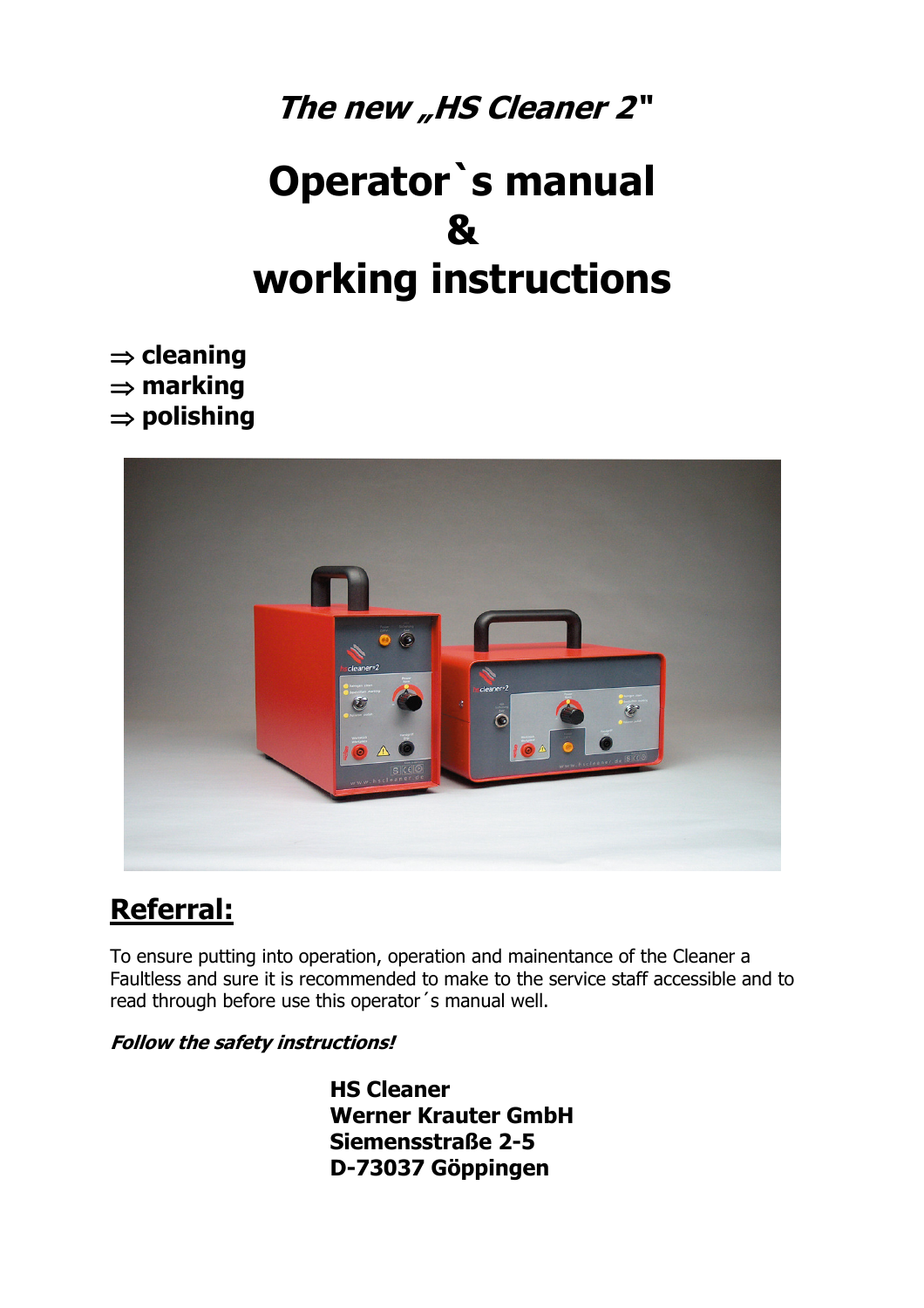## **HS Cleaner 2**

# **List of contents**

| 1. Purpose                                    | Page 3         |
|-----------------------------------------------|----------------|
| 2. Saftey instructions                        | Page 3         |
| 3. Technical data                             | Page 3         |
| 4. Transport instrutions                      | Page 4         |
| 5. Putting into operation                     | Page 4         |
| <b>6. Operating mode</b>                      | Page 4         |
| 6.1 cleaning                                  | Page 4         |
| 6.2 marking dark / bright                     | Page 5         |
| 6.3 polishing                                 | Page 6         |
| 7. Safety data                                | Page 7         |
| 8. Maintenance                                | Page 7         |
| 9. General                                    | Page 7         |
| 10. Accessoires-/spare parts                  | Page 7         |
| 11. safety data sheet Cleanox 2               | Page 7         |
| 12. EC-conformity instruction                 | <b>Seite 8</b> |
| Anlage:<br><b>Safety data sheet Cleanox 2</b> | Page 9         |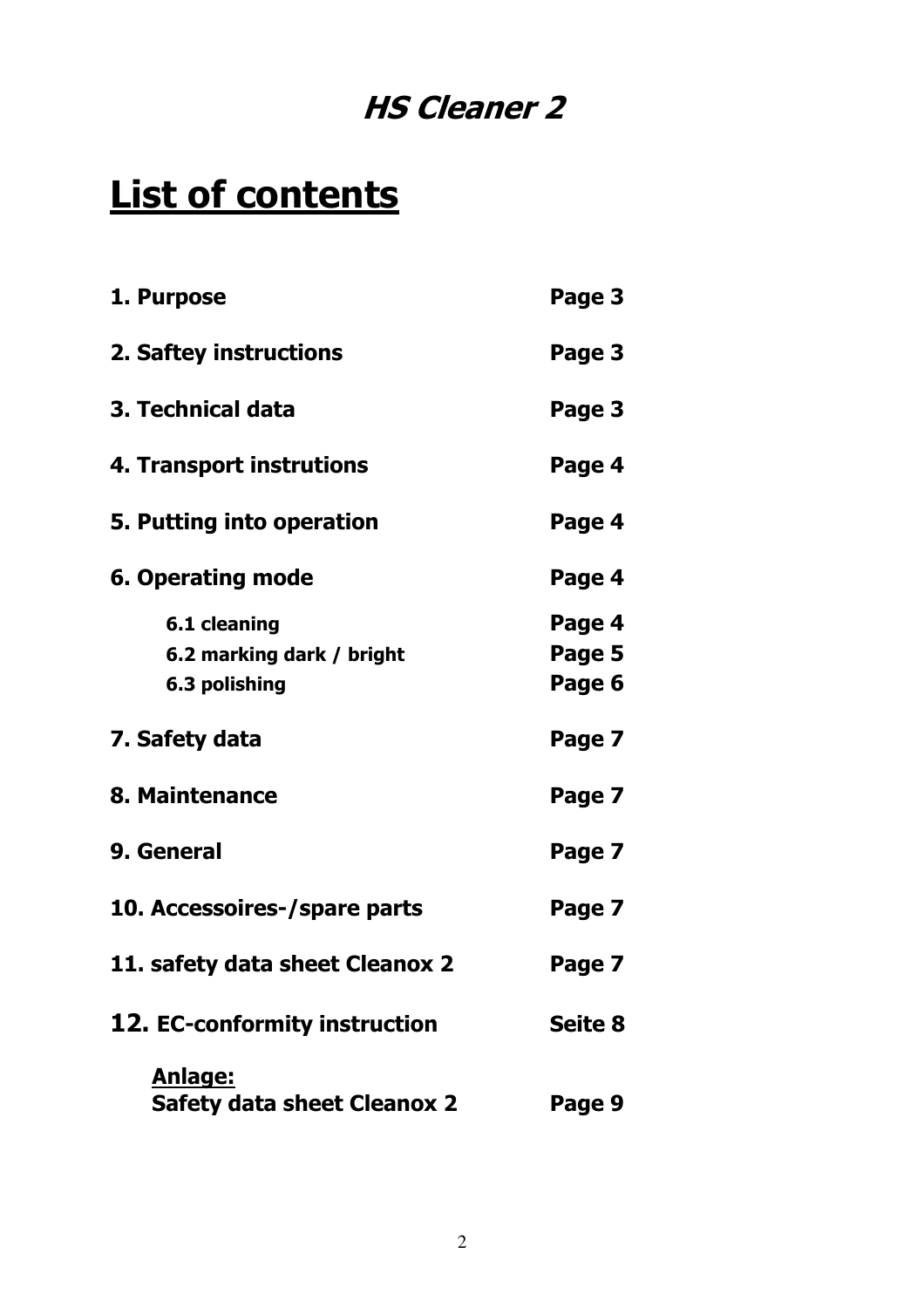### **1. Purpose:**

The device may exclusively to the cleaning of very alloyed steels as well as metal surfaces mark electrically more leadingly used be.

### **2. Sicherheitshinweise:**

Wearing protective clothing, acid-resistant protective gloves and safety goggles when work with the device. Working only in rooms ventilated well.

#### **Avoid eye contact absolutely, injury danger!**

If Electrolyte liquid should reach the eyes nevertheless, with a lot of water at least 15 min. rinse out for a long time, immediately go to doctor! Cleaning at skin and cloth contact with a lot of water.

### **3. Technical data:**

| Line voltage              | 230 V, 50 Hz                                |
|---------------------------|---------------------------------------------|
| Protection primary        | Feinsicherung 5 x 20 mm, 5 A träge          |
| Protection secondary      | Schutzschalter ETA 20 A                     |
| Nominal power             | 260 VA                                      |
| Output stream             | $0 - 15$ A bei 100 % ED                     |
| Highest secondary voltage | $AC - 18 V / DC 25 V$                       |
| Enclosure rating          | <b>IP 21</b>                                |
| Measures L x W x H        | 300 x 120 x 270 mm or<br>260 x 220 x 220 mm |
| Weight                    | ca. 5,8 kg                                  |
|                           |                                             |

The device is allowed to carry the "S-sign": **Working suitably for it in narrow rooms with endangering specially for a Special safety.** 

#### **Producer:**

**HS Cleaner Werner Krauter GmbH Siemensstraße 2-5 D-73037 Göppingen**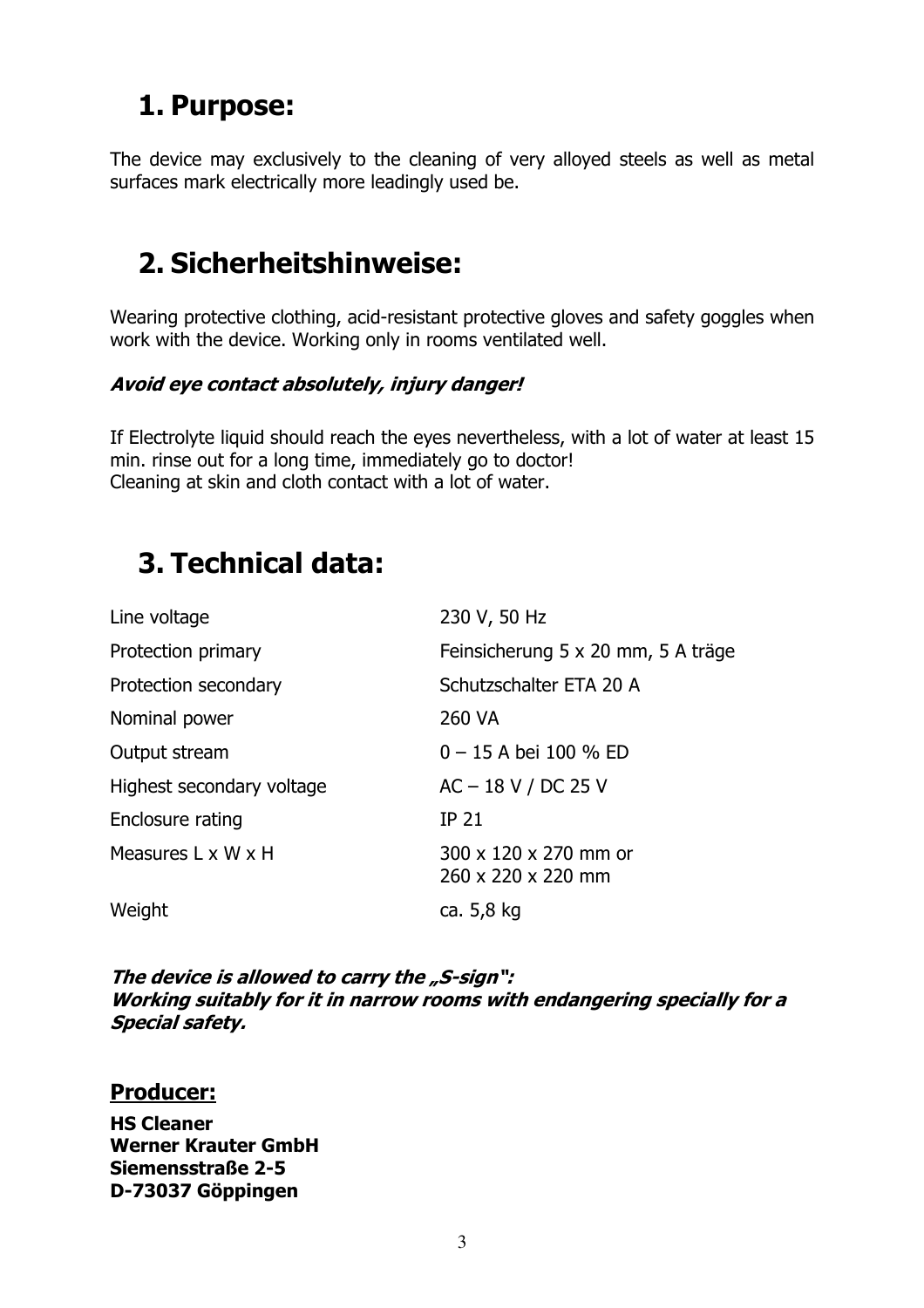### **4. Transport instruction:**

All containers have to be locked well!

Umgebungstemperatur –5° bis + 40° C

Max. rel. Air humidity 95 %, Use only in interiors.

The built-in electrical parts have to be protected from an immediate wetness influence.

### **5. Putting into operation:**

Importing connection lines into the equipment sockets by easily pushing at the plug red and black color identically.

Attaching hand stamps to the black cable with graphite electrode. Current stick red connect with workpiece.

#### **Put stamps down always isolatedly!**

Plugging enclosed mains power line in at the back and putting switches on "on". If the light-emitting diode shines at the front, the device is operational

## **6. Operating mode:**

### **cleaning:**

- ∗ Putting over stamps and fastening with rubber ring yellow, in front of moistened Keflar long time felt on both sides. Dipping stamps into the wide neck container filled with "Cleanox 2".
- ∗ Putting performance regulators on "norm" and switch on "cleaning".
- ∗ Under an easy pressure the welded seam by slow in front of-and clean forward movements backward.
- ∗ **Put stamps always isolated down (f.e. in the wide neck container)!**
- ∗ Rinsing off cleaned seam with water.
- ∗ Stamp and felt should be washed with water after finishing the work.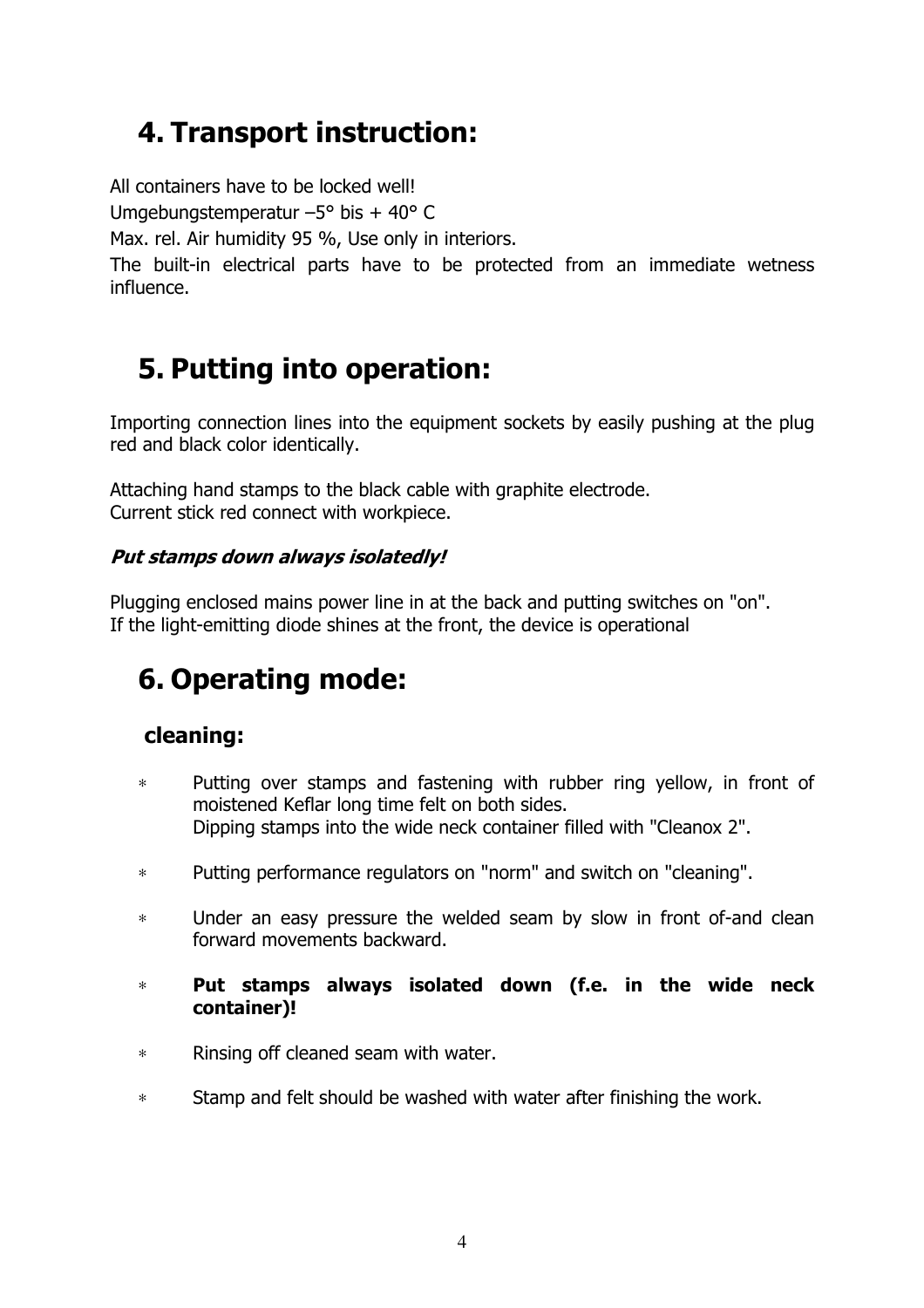### **Marking dark / bright:**

The "**marking electrolyte universal**" (not contained into accessory suitcases)! is used for marking on metal and high-grade steel surfaces. While doing this choose phase "marking".

The "marking electrolyte "**bright**" (-not contained into accessory suitcase!-) is for marking bright on metal and high grade steel surfaces. While doing this choose phase "polishing".

aluminium- und yellow chromated surfaces can be marked bright only. For this purpose you have to use the **"marking electrolyte universal"** and choose the phase polishing (**\***).

#### **Approach:**

- ∗ Putting stencil on workpiece cleaned well and fixing perhaps with adhesive tape.
- ∗ Attaching marking felt to the stamp and moistening this well.
- \* Put performance regulator on "norm" and switch on "marking" (-marking dark-) or switch on phase polishing for marking bright.
- ∗ Stroking under an easy pressure over stencil slowly with a moistened stamp 2 until 3 times.
- ∗ **After marking put the stamps down always isolated!**
- ∗ Cleaning stamps and felt after the end of the marking stencil with water thoroughly With chafed through felt the protective switch could release 20 Amp. Remedy: Replacing felt and pressing in circuit breakers again:

#### Area of application "marking electrolyte universal and bright":

| steel                         | 10-18 V alternating current | 2-3 sec. or rather. 2-3 x overline                    |
|-------------------------------|-----------------------------|-------------------------------------------------------|
| high grade steel (V2A etc.)   | 9-18 V alternating current  | 2-3 sec. or rather. 2-3 x overline                    |
| high alloy steel (18/10 etc.) | 12 V alternating current    | time of signing has to be reduced<br>(or else bright) |
| aluminium $*$                 | 12 V direct current         | ca. 2 sec., depending on alloying,<br>overline        |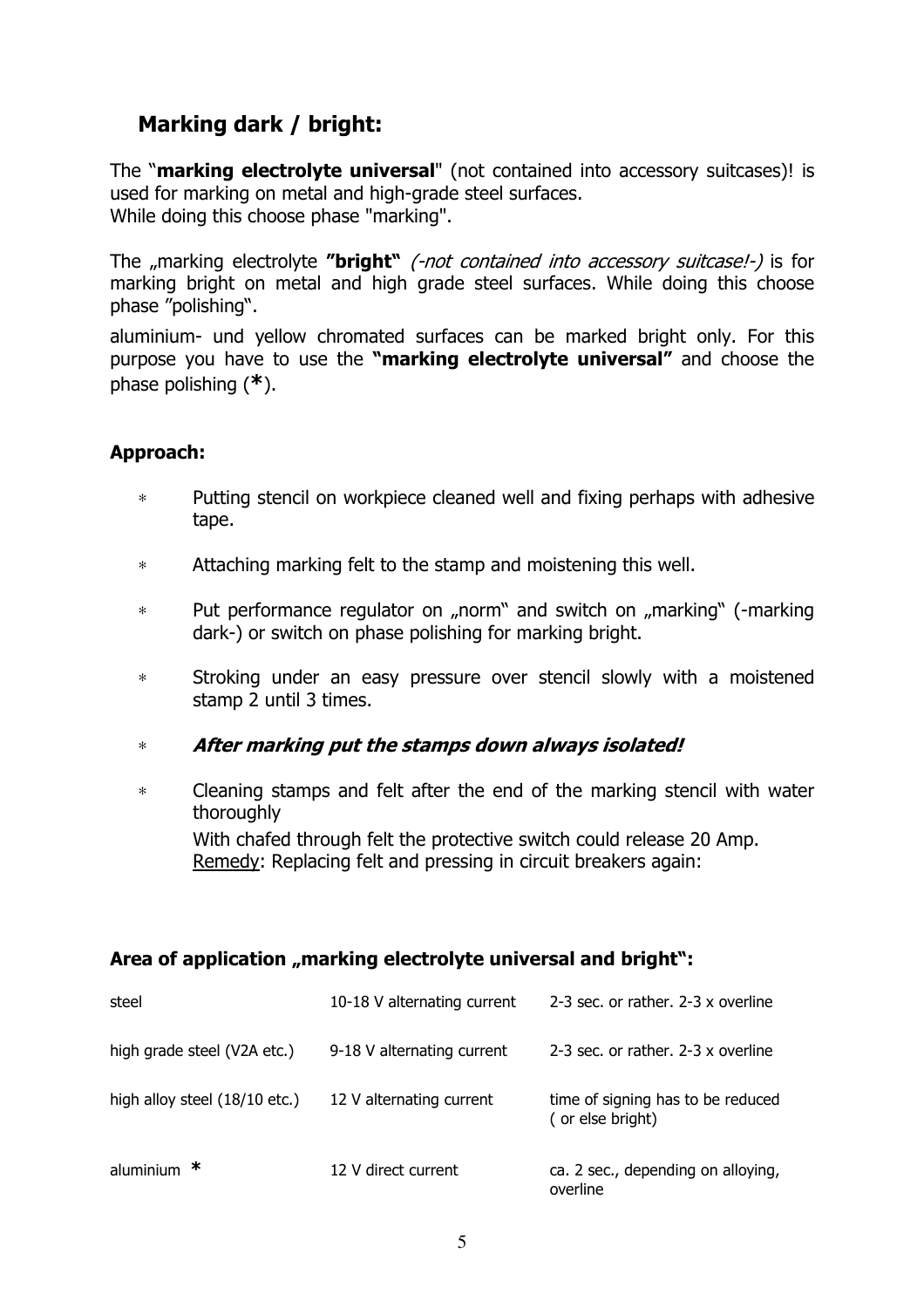| Brass / Copper   | 12 V alternating current    | 1-2 sec. or rather 1-2 x times overline<br>Rinsed off, dried and after this wash<br>with an easily moistened cloth. |
|------------------|-----------------------------|---------------------------------------------------------------------------------------------------------------------|
| yellow chromated | 18 V direct current         | 2-3 sec or rather 2-3 x overline.                                                                                   |
| Surfaces $*$     |                             |                                                                                                                     |
| Chrome layers    | 12 V alternating current    | perhaps extend signing time a little                                                                                |
| Nickel layers    | 12 V alternating current    | 2-3 sec. or rather 2-3 x overline                                                                                   |
| Zinc.            | 12-18 V alternating current | 1-4 sec. or rather 1-4 x overline                                                                                   |

#### **Generally applies to iron-bearing steels:**

As soon as the signing picture gets sheer (whitish), too much current runs.

 $\rightarrow$  Shortening current/tension down rules, possible signing time

#### **polishing:**

#### ∗ **"Put switch on DC "polishing".**

- ∗ Clean badly soiled welded seems before polishing with "cleanox 2".
- ∗ yellow to middle tempering tarnishes on sharpened and polished metals can be polished and cleaned in one operation with superpolish (-not contained into accessory suitcase!-)

#### **Please comply the following points while polishing:**

- ∗ Use superpolish (-not contained into accessory suitcase!-)
- ∗ Use glass silk tape fiber glass (- not contained into accessory suitcase!), if possible,  $38$ mm x  $2,8$  mm x  $7$  m long.
- ∗ Turn rotation switch left to the minus sign (-).
- ∗ Pushing the stamp with felt on the material for some sec.. Polishing after that with slow movements.
- ∗ Perhaps change rotation switch to optimize polishing.
- ∗ Rinse off polished seem with water.
- ∗ Stamp and felt should be washed with water after finishing the work.
- ∗ Turn the switch back on cleaning after finishing work.
- ∗ Put stamps always isolated down (f.e. in the wide neck container)!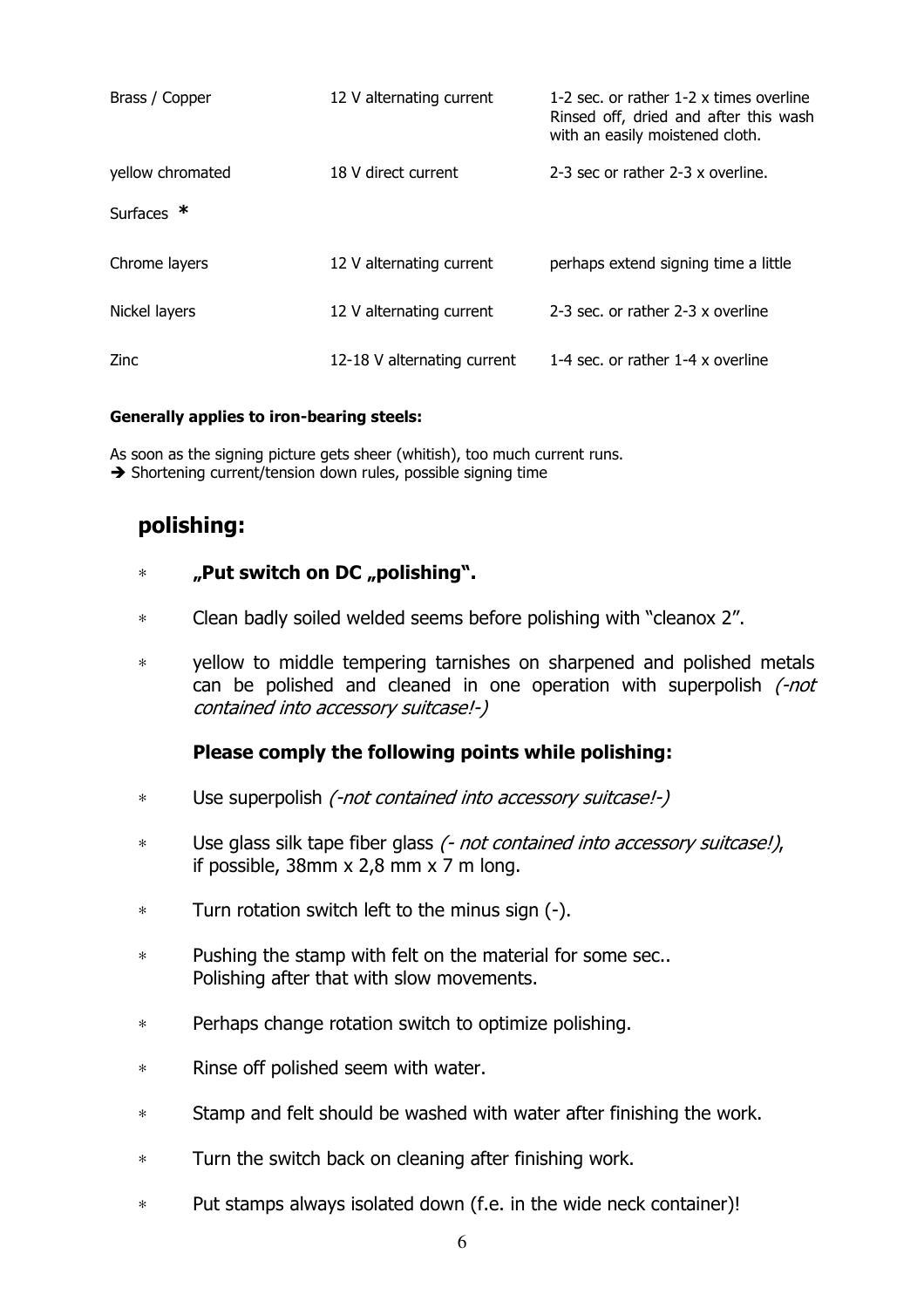## **7. Safety data:**

Cleanox 2 is "corrosive" and with that it has no obligation duties. It is suitable for the remove of easy and strong oxide films.

Further information see under 11. Safety data Cleanox 2.

### **8. Maintenance:**

The device is maintenance-free. An annual check by an electric qualified employee to VDE 0701-1 **is recommended.**

### **9. General:**

The special characteristics for cleaning and marking are reached by an exclusively for these tasks developed automatic control.

If the diode on the front of the device doesn't shine, please check the connection. The equipment fuse can if necessary "fine protection 5 x 20 mm 5 ares sluggish" be exchanged by opening the lid at the on / off button (device rear).

### **10. accessories / spare parts:**

The accessories-/ spare part list is integrated and can be taken from our price list.

### **11. Safety data sheet Cleanox 2:**

Enclose you´ll receive the safety data sheet Elektrolyt Cleanox 2.